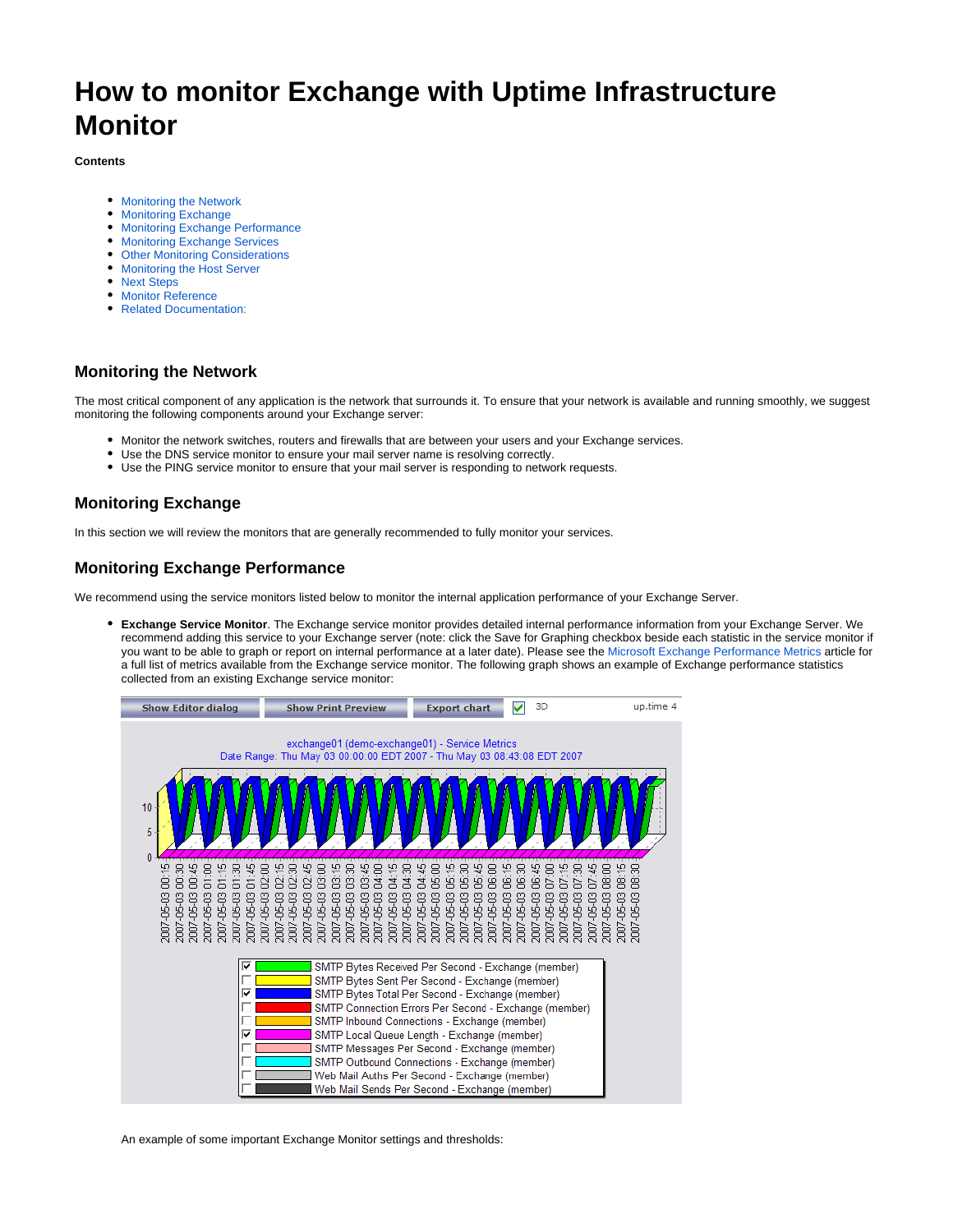| SMTP Bytes Received Per Second +  |                                      | Save for Graphing | ☑ |
|-----------------------------------|--------------------------------------|-------------------|---|
| Warning                           | Select a comparison method<br>$\vee$ |                   |   |
| Critical                          | Select a comparison method<br>v      |                   |   |
| SMTP Bytes Total Per Second +     |                                      | Save for Graphing | 罓 |
| Warning                           | 1000<br>is less than<br>v            |                   |   |
| Critical                          | 25000<br>is greater than<br>v        |                   |   |
| SMTP Local Queue Length v         |                                      | Save for Graphing | ☑ |
| Warning                           | is greater than<br>٧<br>10           |                   |   |
| Critical                          | 25<br>is greater than<br>٧           |                   |   |
| <b>SMTP Messages Per Second +</b> |                                      | Save for Graphing | ☑ |
| Warning                           | is less than<br>10<br>v              |                   |   |
| Critical                          | 200<br>is greater than<br>v          |                   |   |
| <b>SMTP Inhound Connections v</b> |                                      | Save for Graphing | ☑ |
| Warning                           | is less than<br>5<br>v               |                   |   |
| Critical                          | 100<br>v<br>is greater than          |                   |   |

Many thresholds within the Exchange service monitor will depend on the size and usage of your Exchange server. We suggest Λ enabling the Save for Graphing option on each statistic and then letting the monitor collect data for 2 to 3 days. After that time, review the collected data to see how each statistic has trended over time, and pick thresholds that seem appropriate to your installation.

**Performance Service Monitor**. The Performance service monitor allows you to monitor the average CPU consumption of your critical Exchange processes over time. We suggest that each Exchange process have a Performance monitor dedicated to it. Each process should not consume more than an average of 70% of system CPU for a period greater than 15 minutes. Here are some example settings for the Performance service monitor:

| <b>Process Check</b>               |               |
|------------------------------------|---------------|
| <b>Process Name</b>                | <b>Istore</b> |
| <b>Process Warning Threshold</b>   | 70 %          |
| <b>Process Critical Threshold</b>  | 901%          |
| <b>Process Check Time Interval</b> | $15$ min      |

## <span id="page-1-0"></span>**Monitoring Exchange Services**

**Windows Service Check Monitor**. This monitor can be used to ensure that all required Exchange services are up and running on your server. In some cases you will not require all of these checks but we recommend configuring a Windows Service Check for each service named below. Each service should be in the running state.

| <b>Windows Service Name</b>                 | <b>Application</b>                             |
|---------------------------------------------|------------------------------------------------|
| Microsoft Exchange Event                    | <b>Exchange Event Controller</b>               |
| Microsoft Exchange IMAP4                    | <b>IMAP Email Service</b>                      |
| Microsoft Exchange Information Store        | Primary mailbox store service                  |
| Microsoft Exchange Management               | Exchange WMI Managemnt Interface               |
| Microsoft Exchange MTA Stacks               | Provides Exchange X.400 services.              |
| Microsoft Exchange POP3                     | Provides POP version 3 services.               |
| Microsoft Exchange Routing Engine           | Mail Topological Routing Information Service   |
| Microsoft Exchange Site Replication Service | Replicated Mail Server Synchronization Service |
| Microsoft Exchange System Attendant         | <b>Exchange Maintenance Service</b>            |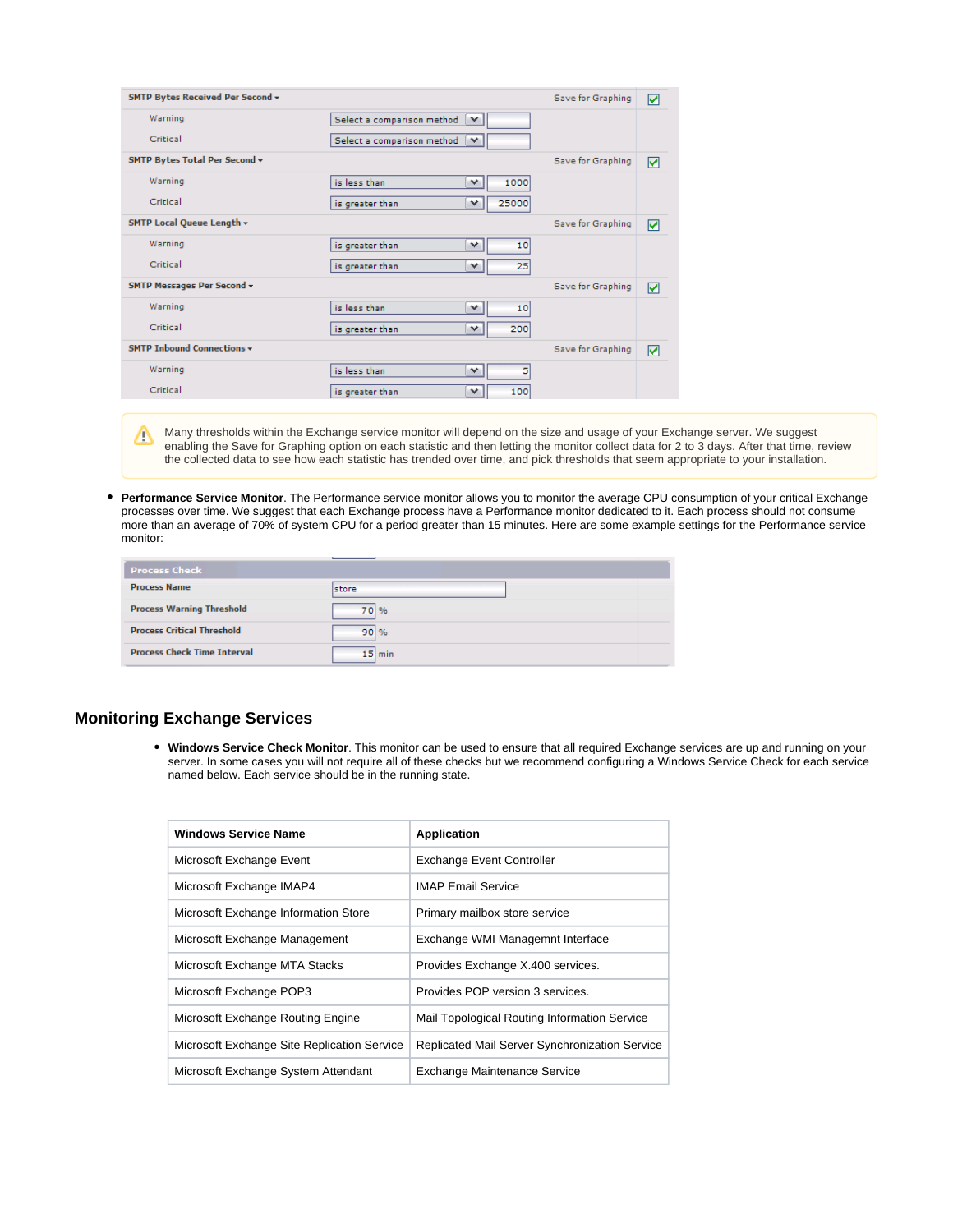An example Windows Service Check monitor for the Microsoft Exchange Information Store is provided below. We recommend creating a similar service monitor for each of the Windows services above.

| <b>Windows Service Check Settings</b> |                                                                    |   |
|---------------------------------------|--------------------------------------------------------------------|---|
| Port $\star$                          | 9998                                                               |   |
| Use $SSL -$                           | Use SSL                                                            |   |
| Service Name -                        | Microsoft Exchange Information Store                               |   |
| Service Status +                      | Save for Graphing                                                  | П |
| Warning                               | Select a comparison method<br>$\checkmark$<br>Choose one<br>$\sim$ |   |
| Critical                              | does not match<br>v<br>$\checkmark$<br>Running                     |   |

**Process Count Monitor**. The Uptime Infrastructure Monitor Process Count monitor can be configured to ensure that Exchange processes are present on the host system. We recommend setting thresholds that alert if 0 instances of the processes in the table below are found.

| <b>Process Name</b> | Application                             | <b>Details</b>                            |
|---------------------|-----------------------------------------|-------------------------------------------|
| store               | <b>Exchange Event Controller</b>        | '.exe' not required for Windows Processes |
| exmgmt              | <b>Exchange Management Service</b>      | '.exe' not required for Windows Processes |
| mad                 | <b>General Exchange Service Process</b> | exe' not required for Windows Processes   |

Here are some example settings to check for the store.exe process:

| <b>Process Count Check Settings</b> | <b>Retained Data Tracking</b>          |   |
|-------------------------------------|----------------------------------------|---|
| Port $\star$                        | 9998                                   |   |
| Use $SSL -$                         | Use SSL                                |   |
| Process Name +                      | store                                  |   |
| <b>Process Occurrences v</b>        |                                        | ☑ |
| Warning                             | Select a comparison method<br>v<br>num |   |
| Critical                            | is less than<br>v<br>1 I num           |   |

**Windows Event Log Monitor**. Exchange forces most error messages to the Application and System event logs. Unfortunately there are over 20 different source categories for Exchange errors. The table below indicates some of the most important event sources to monitor with the Windows Event Log monitor. We recommend configuring a monitor for each source with an event type of Error. We also suggest creating Event Log monitors for the System event log since System errors are very likely to indirectly impact your Exchange services.

| Log Type    | Source Name         | <b>Event Type</b> |
|-------------|---------------------|-------------------|
| Application | MSExchangeAL        | Frror             |
| Application | MSExchangelS        | Error             |
| Application | MSExchangeSA        | Frror             |
| Application | MSExchangeTransport | Error             |
| Application | POP3Svc             | Frror             |

Here are some example settings to check for error messages from the MsExchangeAL source: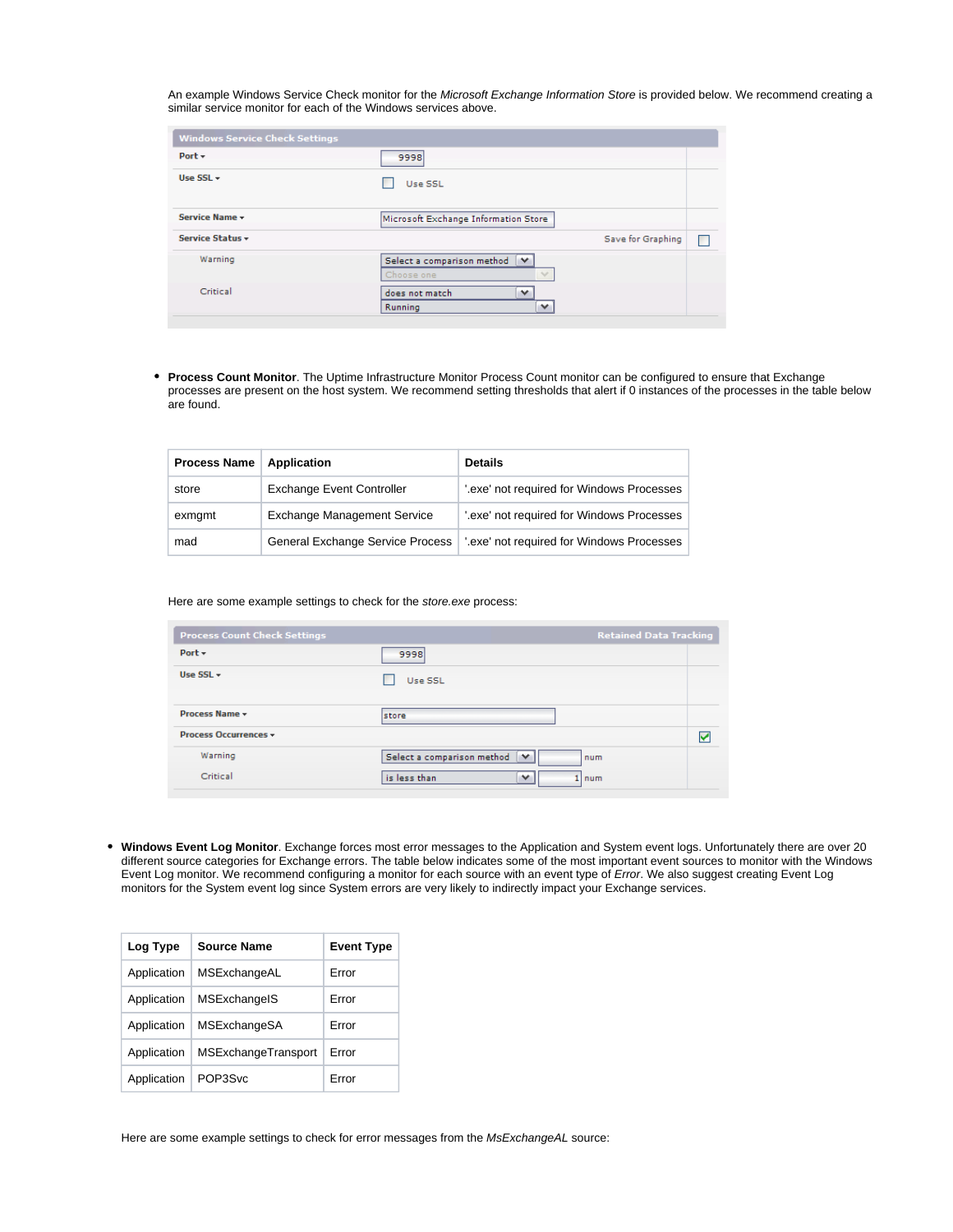| <b>Windows Event Log Scanner Settings</b> |                             |
|-------------------------------------------|-----------------------------|
| Port $\sim$                               | 9998                        |
| Use $SSL \rightarrow$                     | Use SSL                     |
| Event Log Type +                          | Application<br>$\checkmark$ |
| Number of lines $\star$                   | 100                         |
| Match event type with $\star$             | v<br>Error                  |
| Match source with $\star$                 | MSExchangeAL                |
| Match category with $\star$               |                             |
| Match event id with $\star$               |                             |

## <span id="page-3-0"></span>**Other Monitoring Considerations**

- **SMTP, IMAP & POP Service Checks**. To ensure basic availability of each of these services, please reference [How to monitor IMAP, POP and](https://docs.uptimesoftware.com/display/KB/How+to+monitor+IMAP%2C+POP+and+SMTP+email+services)  [SMTP email services](https://docs.uptimesoftware.com/display/KB/How+to+monitor+IMAP%2C+POP+and+SMTP+email+services).
- **User Authentication**. Uptime Infrastructure Monitor includes both Active Directory and LDAP service monitors to help ensure that the central authentication server is available.
- **Exchange Web Mail**. If your users depend on Exchange Web Mail, you should also monitor the following components:
	- Monitor the Web Mail User Interface with the HTTP service monitor.
	- Monitor the World Wide Web Publishing Service with the Windows Service Check monitor.
	- Monitor the IIS Admin Service with the Windows Service Check monitor.
	- Monitor the w3wp.exe process for performance using the Performance monitor, and availability using the Process Count monitor.
	- Monitor the inetinfo.exe process for performance using the Performance monitor, and availability using the Process Count monitor.

#### <span id="page-3-1"></span>**Monitoring the Host Server**

Don't forget the value of monitoring the server that is hosting your Exchange Mail Services. Monitoring and alerting on the performance of your servers will be critical to ensure that you maintain server availability and meet capacity demands. Monitoring key performance indicators such as CPU Usage, Disk I /O, Network I/O and Memory usage is essential to ensure your servers are running properly.

#### <span id="page-3-2"></span>**Next Steps**

Now that you are monitoring your Exchange Server, it is time to move on to one of these next steps:

- Report Service Outages & Availability.
- Group monitors into an Application.
- Apply monitoring templates to many systems using Service Groups.

#### <span id="page-3-3"></span>**Monitor Reference**

The following service monitors were used in the monitoring example: